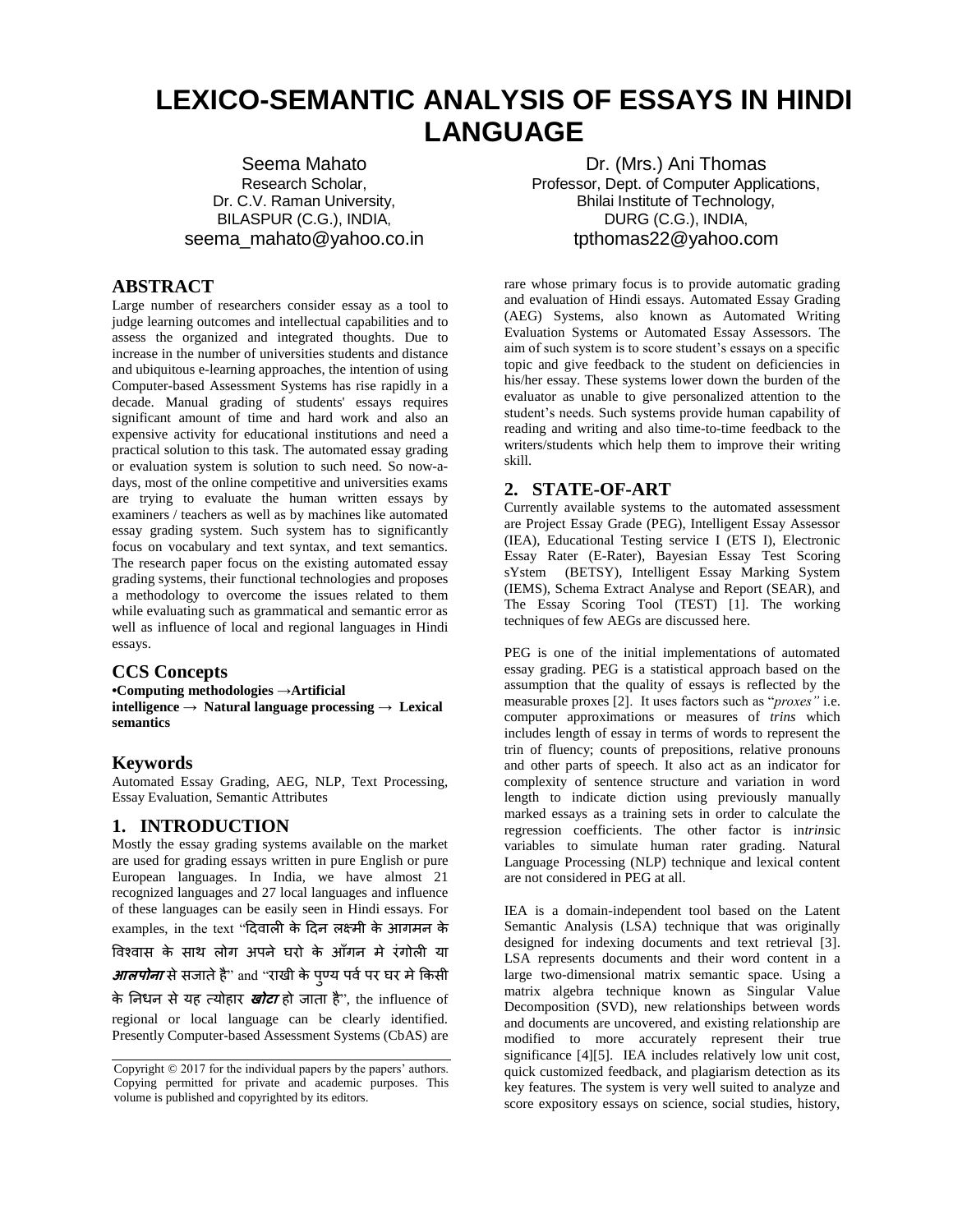medicine or business topics and automatically assesses and criticizes electronically submitted text essay [1].

E-Rater is a statistical and corpus based approach uses Microsoft Natural Language Processing tool for parsing the essay and to extract linguistic features from the essays and are finally evaluated against a benchmark set of human graded essays [6][7]. E-Rater includes domain based analysis of the discourse structure, of the syntactic structure and of the vocabulary usage. It is composed by five main independent modules. Three of these modules identify features for scoring guide criteria for the syntactic variety, the organization of ideas and the vocabulary usage of an essay. The rest modules are used to select and weigh predictive features for essay scoring and to compute the final score. A feedback component provide additional feedback about qualities of writing related to topic and fluency only

IEMS can be used both as an assessment tools and for diagnostic and tutoring purposes in many content-based subjects [8]. It is based on Pattern Indexing Neural Network (the Indextron). Indextron is defined as a specific clusterisation algorithm and can be implemented as a neural network embedded with an intelligent tutoring system for fast grading which provide feedback to students.

TEST is a domain based first AES tool for Hindi need prior knowledge before checking an essay. It uses quality of content, local coherence, factual accuracy, and global coherence as scoring parameters [9]. Each sentence in an essay is connected to previous sentences. The degree of this connection measures the coherence of the sentence pairs. Local coherence measures the inter sentence similarity whereas global coherence classify the structure of essays as good, average or bad. It takes human graded essays as training sets and rates them as good essays and bad essays. The fact evaluation module contain topic specific keywords, list of essays, correct facts list, and incorrect facts list and produce individual essay reports & scores with N X 1 Score Matrix for Internal use by TEST. It does not include grammatical checking and spell-check.

#### **3. HINDI DEPENDENCY TREEBANK**

Hindi Dependency Treebank (henceforth HDT) uses karaka - a syntactico-semantic relation as an intermediary step to express the semantic relations through vibhaktis [10]. Each karaka has a default vibhakti. In linguistics, grammatical relations (also called grammatical functions or grammatical roles, or syntactic functions) refer to functional relationships between constituents in a clause [11]. The role of grammatical relations in theories of grammar is greatest in dependency grammars, which tend to posit dozens of distinct grammatical relations. Every head-dependent dependency bears a grammatical function. Semantic analysis can be done using HDT as it includes Part-ofspeech, Chunk Information, and Dependency Information. For each sentence, the output of HDT has four columns which are mentioned below,

- *1st Column* represents Token or chunk id such as 1, 1.1, 2, 2.2 etc.
- *2nd Column* indicates the actual word or word groups in the sentence having the attribute 'name' for naming.
- *3rd Column* specifies part of speech

 *4th Column* represents feature structure which holds morphological information, grammatical roles, semantic information etc..

## **4. LEXICAL ANALYSIS OF HINDI SENTENCES**

A precise research in this decade has helped us to understand the AI & Machine Learning techniques based existing AEG systems, going through some limitations to propose a methodology which could work under Indian context. The methodology is based on the series of semantic evaluations.

For checking grammatical or semantic error, HDT of each sentence is captured. In this methodology, the features obtained from treebank are used to develop machine learning techniques to identify the errors. The machine learning procedure analyzes each noun, pronoun and verb and postposition associated with it. It also analyzes the number and gender agreement between noun/pronoun and verb.

Hindi is a free-word-order language but its default word order of sentences is Subject-Object-Verb (SOV). The object may be direct or indirect or both. In Hindi, postposition or vibhaktis/case marker is used instead of preposition in English language and is combined with noun or pronoun or more generally a noun phrase. Vibhaktis like

ने,को ,से,का के,को,में, etc. are attached as suffix with noun or pronoun. Sentences in Hindi may follow default word order conventions for coding the information of grammatical relations. Hindi language has rich morphological case in which the subject and object and other verb arguments are identified in terms of the case markers that they bear (e.g. nominative, accusative, dative, genitive, ergative,

etc.). The subject in a sentence must agree with the finite verb in person, number, and gender to be grammatical correct. A sentence is considered to be ungrammatical if it contains syntactic error. Let us consider the following sentences,

Eg1. राम ने रावण मारा.

#### $Eg2$ . लड़की स्कूल में जाती हैं./ लड़की स्कूल को जाती हैं.

#### Eg3. गोपाल अपनेभाई सेलंबी हैं।

Although Eg1. is ungrammatically as it is missing "को" after रावण in the sentence, HDT considers it to be grammatically correct as shown by the dependency structures of the sentences "राम ने रावण मारा", "राम ने रावण को मारा" and "राम रावण को मारा" in the figure 1, 2 and 3 respectively where k1 indicates Karta karaka /Nominative Case (having '**ने**' case marker) and k2 represent Karma karaka /Accusative case (having '**को**' case marker).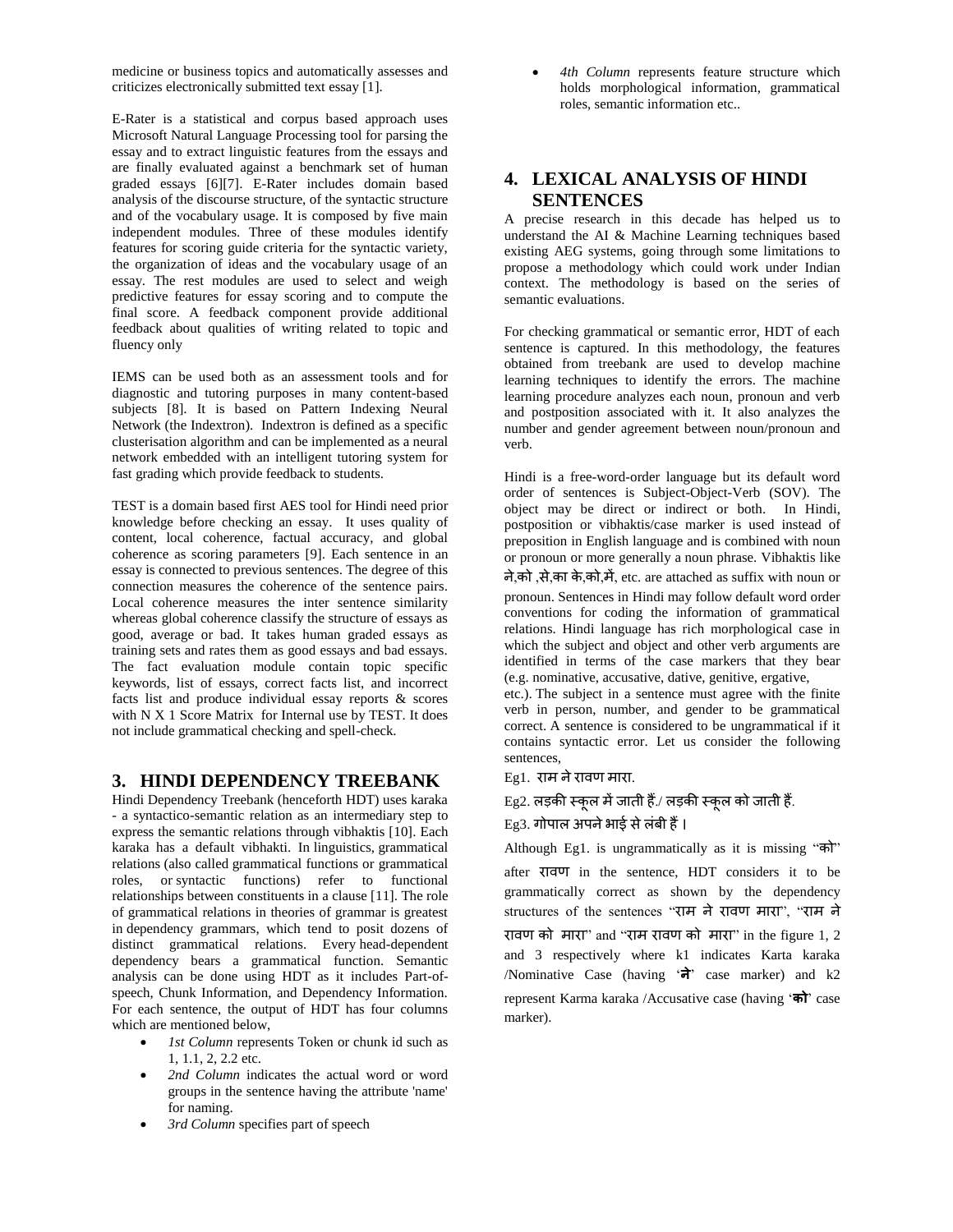This indicate that absence of case marker is not treated as grammatical error by HDT. Sentences in eg2. are grammatical but it could be more proper by eliminating the "में" and "को" as "लड़की स्कूल जाती हैं". In eg3: गोपाल अपने भाई से लंबी हैं, the verb "लंबी" does not agree with the subject "गोपाल" as it possesses masculine gender whereas the verb here has feminine gender. Now consider the sentence "चला जाऐंगा अपने आप सनील" which is ungrammatical too. Hence, the gender and number agreement helps in lexical analysis.

### **5. SEMANTIC ANALYSIS**

Semantic knowledge provided information such as animacy, named entity categories and verb selectional restrictions. Named entity tag information is used to match the category of pronoun and their referent. The semantic class information (noun category) is used for the finding facts and fact evaluation in essays. The pairs which do not have semantic feature match are filtered out. Using the semantic knowledge for each word, semantic analysis is performed. "Semantic Analysis" refers to a formal analysis of meaning, and "computational" refer to approaches that in principle support effective implementation [12]. Semantic analysis involves the identification of the intended meaning at the word level i.e. word-sense disambiguation, as word has multiple meanings in different contexts. Semantic analysis also helps to understand that how different sentence and textual elements fit together. The analysis began with the identification of word senses computationally, exploring the interrelationships between the elements of a sentence, and relations between sentences (e.g., coreference), and examine the semantic relations and sentiment analysis. The dependency structures shown in figure 1,2, and 3 indicates that HDT shows the meaning of these sentences to be correct although they are grammatically incorrect. The dependency structure shows the relation of noun phrases and verb phrases which are semantically interrelated. Semantic knowledge analyzes multiple words and identifies their relations between as hypernymy & hyponymy and meronymy & holonymy too. Hindi WordNet is a system for bringing together different lexical and semantic relations between the Hindi words [13]. For each word (lexical item) there is a synonym set, or synset, in the Hindi WordNet, representing one lexical concept. Further, each synset is mapped to a concept ontology which defines the semantic properties of lexical items of a given synset.

Example

Word: फल

## **Possible Senses**

**Sense 1:** Result

Related cluster snapshot: सफलता [success],द्धीप

[island],फल [result], पररणाम [result],असफलता

[failure],प्रततफल [failure]

**Sense 2:** Fruit



Related cluster snapshot: आम [mango],फल

[fruit],भारत [India], खेल [game], मोटर

#### [automobile]

Hence, the verbs and adverbs can be matched against the attributes related to various senses and shall manage the correlation between the segments of the sentences or clauses.

#### **6. CONCLUSION**

The proposed methodology improves automated assessment by incorporating vast semantic attributes and grammar checking to overcome the issues related to automated essay evaluation systems. The system has to be evaluated on the basis of dependency and the supporting information from WordNet about sense and correctness of the sentences. In future, the size and variety of the corpus has to be increased. The factors of grammar checking other than number and gender agreements are considered as future research directions.

#### **7. ACKNOWLEDGMENTS**

This work was supported by Research and Development Laboratory, Department of Computer Science and Engineering at Bhilai Institute of Technology, Durg, Chhattisgarh, India, awaiting sponsorship from suitable funding agencies.

#### **8. REFERENCES**

- [1] Salvatore Valenti, Francesca Neri and Alessandro Cucchiarelli. 2003. *An Overview of Current Research on Automated Essay Grading.* DIIGA - Universita' Politecnica delle Marche, Ancona, Italy Journal of Information Technology Education Volume  $\mathfrak{D}$
- [2] Hearst, M. 2000. *The Debate On Automated Essay Grading*. IEEE Intelligent Systems, 15(5), 22-37
- [3] Deerwester, S. C., Dumais, S. T., Landauer, T. K., Furnas, G. W., & Harshman R. A. 1990. *Indexing By Latent Semantic Analysis*. Journal of the American Society for Information Science, 41(6), 391-407.
- [4] Whittington, D. & Hunt, H. 1999. *Approaches To The Computerized Assessment Of Free Text Responses*. In M. Danson (Ed.), Proceedings of the Sixth International Computer Assisted Assessment Conference, Loughborough University, UK.
- [5] Williams, R. 2001. *Automated Essay Grading: An Evaluation Of Four Conceptual Models*. In A. Hermann & M.M. Kulski (eds). Expanding Horizons in Teaching and Learning. Proceedings of the 10th Annual Teaching and Learning Forum, Perth: Curtin University of Technology.
- [6] Burstein, J., Kukich, K., Wolff, S., Chi, L., & Chodorow M. 1998. *Enriching Automated Essay Scoring Using Discourse Marking*. Proceedings of the Workshop on Discourse Relations and Discourse